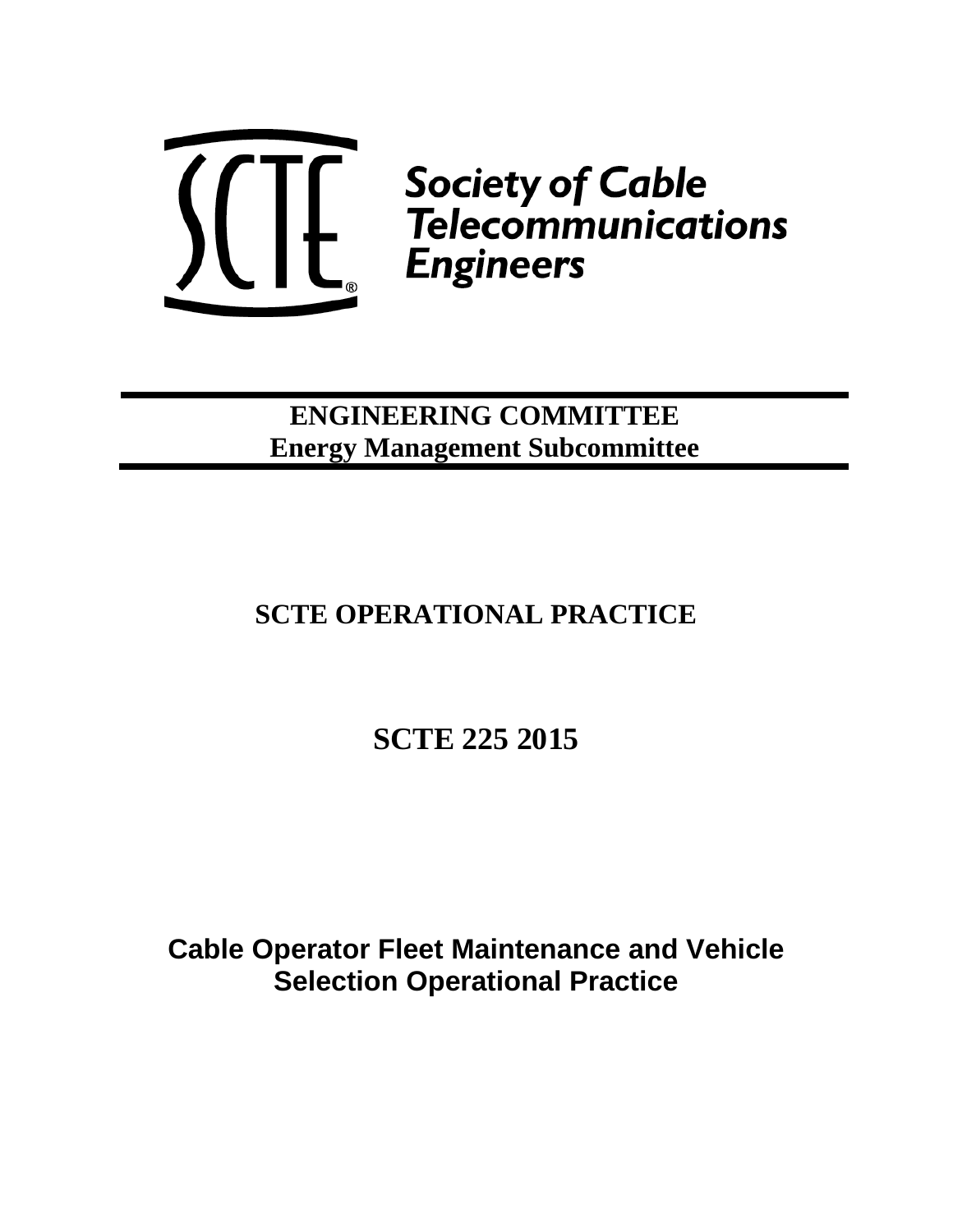# **NOTICE**

The Society of Cable Telecommunications Engineers (SCTE) Standards and Operational Practices (hereafter called "documents") are intended to serve the public interest by providing specifications, test methods and procedures that promote uniformity of product, interchangeability, best practices and ultimately the long term reliability of broadband communications facilities. These documents shall not in any way preclude any member or non-member of SCTE from manufacturing or selling products not conforming to such documents, nor shall the existence of such standards preclude their voluntary use by those other than SCTE members.

SCTE assumes no obligations or liability whatsoever to any party who may adopt the documents. Such adopting party assumes all risks associated with adoption of these documents, and accepts full responsibility for any damage and/or claims arising from the adoption of such documents.

Attention is called to the possibility that implementation of this document may require the use of subject matter covered by patent rights. By publication of this document, no position is taken with respect to the existence or validity of any patent rights in connection therewith. SCTE shall not be responsible for identifying patents for which a license may be required or for conducting inquiries into the legal validity or scope of those patents that are brought to its attention.

Patent holders who believe that they hold patents which are essential to the implementation of this document have been requested to provide information about those patents and any related licensing terms and conditions. Any such declarations made before or after publication of this document are available on the SCTE web site at [http://www.scte.org.](http://www.scte.org/)

All Rights Reserved

© Society of Cable Telecommunications Engineers, Inc. 2015 140 Philips Road Exton, PA 19341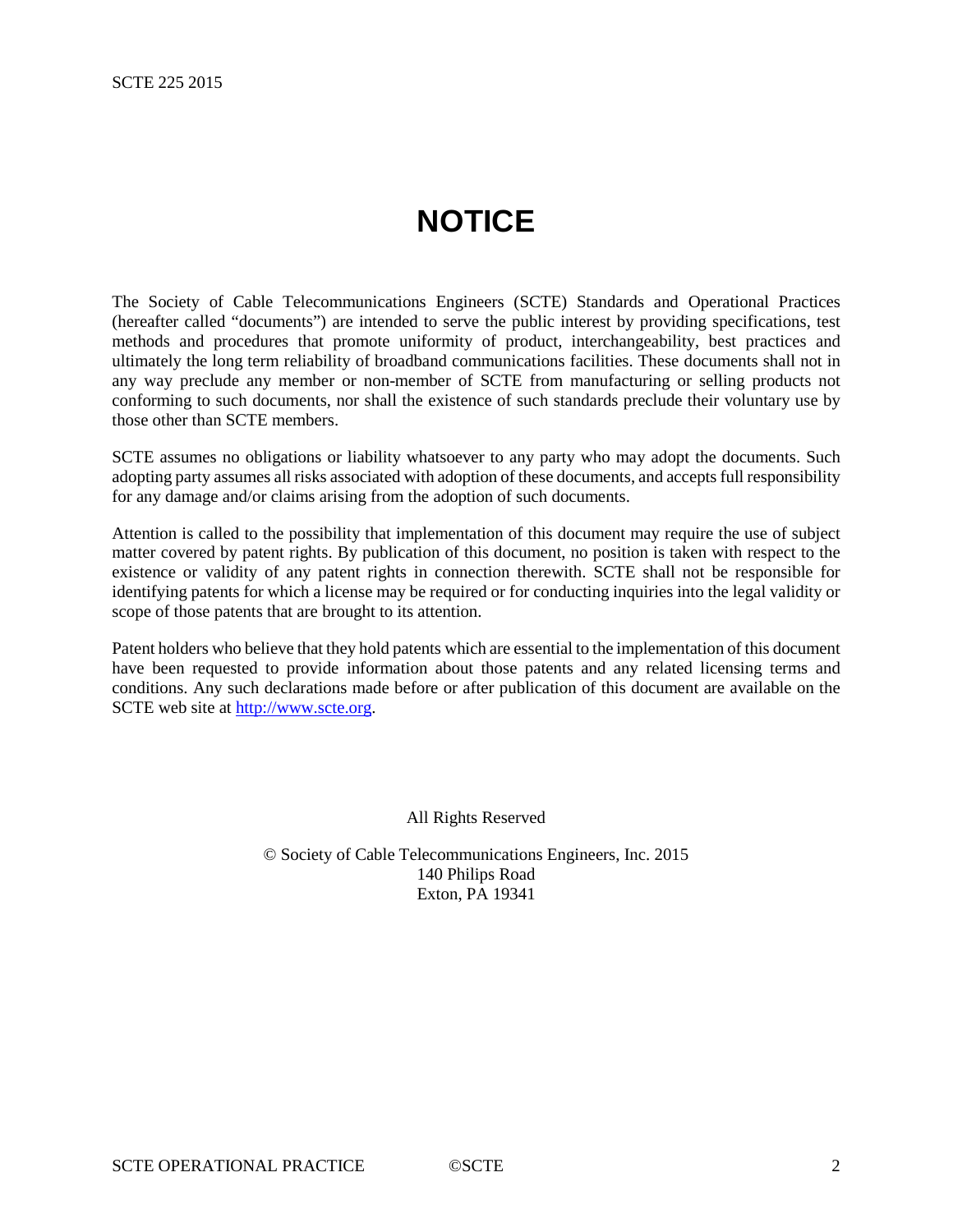# **Table of Contents**

**Title Page Number** NOTICE\_\_\_\_\_\_\_\_\_\_\_\_\_\_\_\_\_\_\_\_\_\_\_\_\_\_\_\_\_\_\_\_\_\_\_\_\_\_\_\_\_\_\_\_\_\_\_\_\_\_\_\_\_\_\_\_\_\_\_\_\_\_\_\_\_\_\_\_\_\_\_\_\_\_\_\_ 2 1. Introduction \_\_\_\_\_\_\_\_\_\_\_\_\_\_\_\_\_\_\_\_\_\_\_\_\_\_\_\_\_\_\_\_\_\_\_\_\_\_\_\_\_\_\_\_\_\_\_\_\_\_\_\_\_\_\_\_\_\_\_\_\_\_\_\_\_\_\_\_ 5 1.1. Executive Summary \_\_\_\_\_\_\_\_\_\_\_\_\_\_\_\_\_\_\_\_\_\_\_\_\_\_\_\_\_\_\_\_\_\_\_\_\_\_\_\_\_\_\_\_\_\_\_\_\_\_\_\_\_\_\_ 5 1.2. Scope  $\frac{5}{13}$  Benefits 1.3. Benefits\_\_\_\_\_\_\_\_\_\_\_\_\_\_\_\_\_\_\_\_\_\_\_\_\_\_\_\_\_\_\_\_\_\_\_\_\_\_\_\_\_\_\_\_\_\_\_\_\_\_\_\_\_\_\_\_\_\_\_\_\_\_\_\_\_ 5 1.4. Intended Audience \_\_\_\_\_\_\_\_\_\_\_\_\_\_\_\_\_\_\_\_\_\_\_\_\_\_\_\_\_\_\_\_\_\_\_\_\_\_\_\_\_\_\_\_\_\_\_\_\_\_\_\_\_\_\_\_ 5 1.5. Areas for Further Investigation or to be Added in Future Versions 5 2. Normative References\_\_\_\_\_\_\_\_\_\_\_\_\_\_\_\_\_\_\_\_\_\_\_\_\_\_\_\_\_\_\_\_\_\_\_\_\_\_\_\_\_\_\_\_\_\_\_\_\_\_\_\_\_\_\_\_\_\_\_\_ 5 2.1. SCTE References \_\_\_\_\_\_\_\_\_\_\_\_\_\_\_\_\_\_\_\_\_\_\_\_\_\_\_\_\_\_\_\_\_\_\_\_\_\_\_\_\_\_\_\_\_\_\_\_\_\_\_\_\_\_\_\_ 5 2.2. Standards from Other Organizations \_\_\_\_\_\_\_\_\_\_\_\_\_\_\_\_\_\_\_\_\_\_\_\_\_\_\_\_\_\_\_\_\_\_\_\_\_\_\_\_\_\_ 6 2.3. Published Materials \_\_\_\_\_\_\_\_\_\_\_\_\_\_\_\_\_\_\_\_\_\_\_\_\_\_\_\_\_\_\_\_\_\_\_\_\_\_\_\_\_\_\_\_\_\_\_\_\_\_\_\_\_\_\_ 6 3. Informative References \_\_\_\_\_\_\_\_\_\_\_\_\_\_\_\_\_\_\_\_\_\_\_\_\_\_\_\_\_\_\_\_\_\_\_\_\_\_\_\_\_\_\_\_\_\_\_\_\_\_\_\_\_\_\_\_\_\_\_ 6 3.1. SCTE References  $\overline{\phantom{a}}$ 3.2. Standards from Other Organizations \_\_\_\_\_\_\_\_\_\_\_\_\_\_\_\_\_\_\_\_\_\_\_\_\_\_\_\_\_\_\_\_\_\_\_\_\_\_\_\_\_\_ 6 3.3. Published Materials \_\_\_\_\_\_\_\_\_\_\_\_\_\_\_\_\_\_\_\_\_\_\_\_\_\_\_\_\_\_\_\_\_\_\_\_\_\_\_\_\_\_\_\_\_\_\_\_\_\_\_\_\_\_\_ 6 4. Compliance Notation \_\_\_\_\_\_\_\_\_\_\_\_\_\_\_\_\_\_\_\_\_\_\_\_\_\_\_\_\_\_\_\_\_\_\_\_\_\_\_\_\_\_\_\_\_\_\_\_\_\_\_\_\_\_\_\_\_\_\_\_\_ 7 5. Abbreviations 7 5.1. Abbreviations  $\overline{7}$ 6. Understand the Fleet\_\_\_\_\_\_\_\_\_\_\_\_\_\_\_\_\_\_\_\_\_\_\_\_\_\_\_\_\_\_\_\_\_\_\_\_\_\_\_\_\_\_\_\_\_\_\_\_\_\_\_\_\_\_\_\_\_\_\_\_\_ 7 6.1. Data points to gather \_\_\_\_\_\_\_\_\_\_\_\_\_\_\_\_\_\_\_\_\_\_\_\_\_\_\_\_\_\_\_\_\_\_\_\_\_\_\_\_\_\_\_\_\_\_\_\_\_\_\_\_\_\_ 7 6.2. Include fleet size relative to the mission\_\_\_\_\_\_\_\_\_\_\_\_\_\_\_\_\_\_\_\_\_\_\_\_\_\_\_\_\_\_\_\_\_\_\_\_\_\_\_\_ 8 6.3. Procedures that can impact fleet performance include \_\_\_\_\_\_\_\_\_\_\_\_\_\_\_\_\_\_\_\_\_\_\_\_\_\_\_\_ 8 7. Life Cycle Costing \_\_\_\_\_\_\_\_\_\_\_\_\_\_\_\_\_\_\_\_\_\_\_\_\_\_\_\_\_\_\_\_\_\_\_\_\_\_\_\_\_\_\_\_\_\_\_\_\_\_\_\_\_\_\_\_\_\_\_\_\_\_\_ 9 7.1. Life cycle costing phase one \_\_\_\_\_\_\_\_\_\_\_\_\_\_\_\_\_\_\_\_\_\_\_\_\_\_\_\_\_\_\_\_\_\_\_\_\_\_\_\_\_\_\_\_\_\_\_ 10 7.2. Life cycle costing phase two\_\_\_\_\_\_\_\_\_\_\_\_\_\_\_\_\_\_\_\_\_\_\_\_\_\_\_\_\_\_\_\_\_\_\_\_\_\_\_\_\_\_\_\_\_\_\_\_ 10 7.3. Life cycle costing phase three \_\_\_\_\_\_\_\_\_\_\_\_\_\_\_\_\_\_\_\_\_\_\_\_\_\_\_\_\_\_\_\_\_\_\_\_\_\_\_\_\_\_\_\_\_\_ 10 8. Components of vehicle cost \_\_\_\_\_\_\_\_\_\_\_\_\_\_\_\_\_\_\_\_\_\_\_\_\_\_\_\_\_\_\_\_\_\_\_\_\_\_\_\_\_\_\_\_\_\_\_\_\_\_\_\_\_\_ 11 8.1. Fuel\_\_\_\_\_\_\_\_\_\_\_\_\_\_\_\_\_\_\_\_\_\_\_\_\_\_\_\_\_\_\_\_\_\_\_\_\_\_\_\_\_\_\_\_\_\_\_\_\_\_\_\_\_\_\_\_\_\_\_\_\_\_\_\_\_\_\_ 11 8.2. Oil \_\_\_\_\_\_\_\_\_\_\_\_\_\_\_\_\_\_\_\_\_\_\_\_\_\_\_\_\_\_\_\_\_\_\_\_\_\_\_\_\_\_\_\_\_\_\_\_\_\_\_\_\_\_\_\_\_\_\_\_\_\_\_\_\_\_\_\_ 12 8.3. Maintenance\_\_\_\_\_\_\_\_\_\_\_\_\_\_\_\_\_\_\_\_\_\_\_\_\_\_\_\_\_\_\_\_\_\_\_\_\_\_\_\_\_\_\_\_\_\_\_\_\_\_\_\_\_\_\_\_\_\_\_\_ 12 8.4. Tire selection and maintenance \_\_\_\_\_\_\_\_\_\_\_\_\_\_\_\_\_\_\_\_\_\_\_\_\_\_\_\_\_\_\_\_\_\_\_\_\_\_\_\_\_\_\_\_\_ 13 8.5. Accelerated tire wear characteristics \_\_\_\_\_\_\_\_\_\_\_\_\_\_\_\_\_\_\_\_\_\_\_\_\_\_\_\_\_\_\_\_\_\_\_\_\_\_\_\_\_ 14 8.6. Bad driving habits\_\_\_\_\_\_\_\_\_\_\_\_\_\_\_\_\_\_\_\_\_\_\_\_\_\_\_\_\_\_\_\_\_\_\_\_\_\_\_\_\_\_\_\_\_\_\_\_\_\_\_\_\_\_\_\_ 14 9. Fleet management optimization \_\_\_\_\_\_\_\_\_\_\_\_\_\_\_\_\_\_\_\_\_\_\_\_\_\_\_\_\_\_\_\_\_\_\_\_\_\_\_\_\_\_\_\_\_\_\_\_\_\_\_ 14 10. Leadership communication \_\_\_\_\_\_\_\_\_\_\_\_\_\_\_\_\_\_\_\_\_\_\_\_\_\_\_\_\_\_\_\_\_\_\_\_\_\_\_\_\_\_\_\_\_\_\_\_\_\_\_\_\_\_\_ 15 11. Fuel efficiency and petroleum reduction \_\_\_\_\_\_\_\_\_\_\_\_\_\_\_\_\_\_\_\_\_\_\_\_\_\_\_\_\_\_\_\_\_\_\_\_\_\_\_\_\_\_\_\_\_ 15 12. Conclusion\_\_\_\_\_\_\_\_\_\_\_\_\_\_\_\_\_\_\_\_\_\_\_\_\_\_\_\_\_\_\_\_\_\_\_\_\_\_\_\_\_\_\_\_\_\_\_\_\_\_\_\_\_\_\_\_\_\_\_\_\_\_\_\_\_\_\_\_ 15 13. Appendix \_\_\_\_\_\_\_\_\_\_\_\_\_\_\_\_\_\_\_\_\_\_\_\_\_\_\_\_\_\_\_\_\_\_\_\_\_\_\_\_\_\_\_\_\_\_\_\_\_\_\_\_\_\_\_\_\_\_\_\_\_\_\_\_\_\_\_\_\_ 17 13.1. Vehicle Selection Questionnaire \_\_\_\_\_\_\_\_\_\_\_\_\_\_\_\_\_\_\_\_\_\_\_\_\_\_\_\_\_\_\_\_\_\_\_\_\_\_\_\_\_\_\_\_ 17

# **List of Figures**

| <b>Title</b>                                                   | <b>Page Number</b> |
|----------------------------------------------------------------|--------------------|
| FIGURE 1 - EXAMPLE OF TECHNICIAN INTERVIEW QUESTION COMPONENTS | 8                  |
| FIGURE 2 - EXAMPLE FLEET CAPITAL ACTIVITY FLOW                 | 9                  |
| FIGURE 3 - VEHICLE SELECTOR MATRIX                             |                    |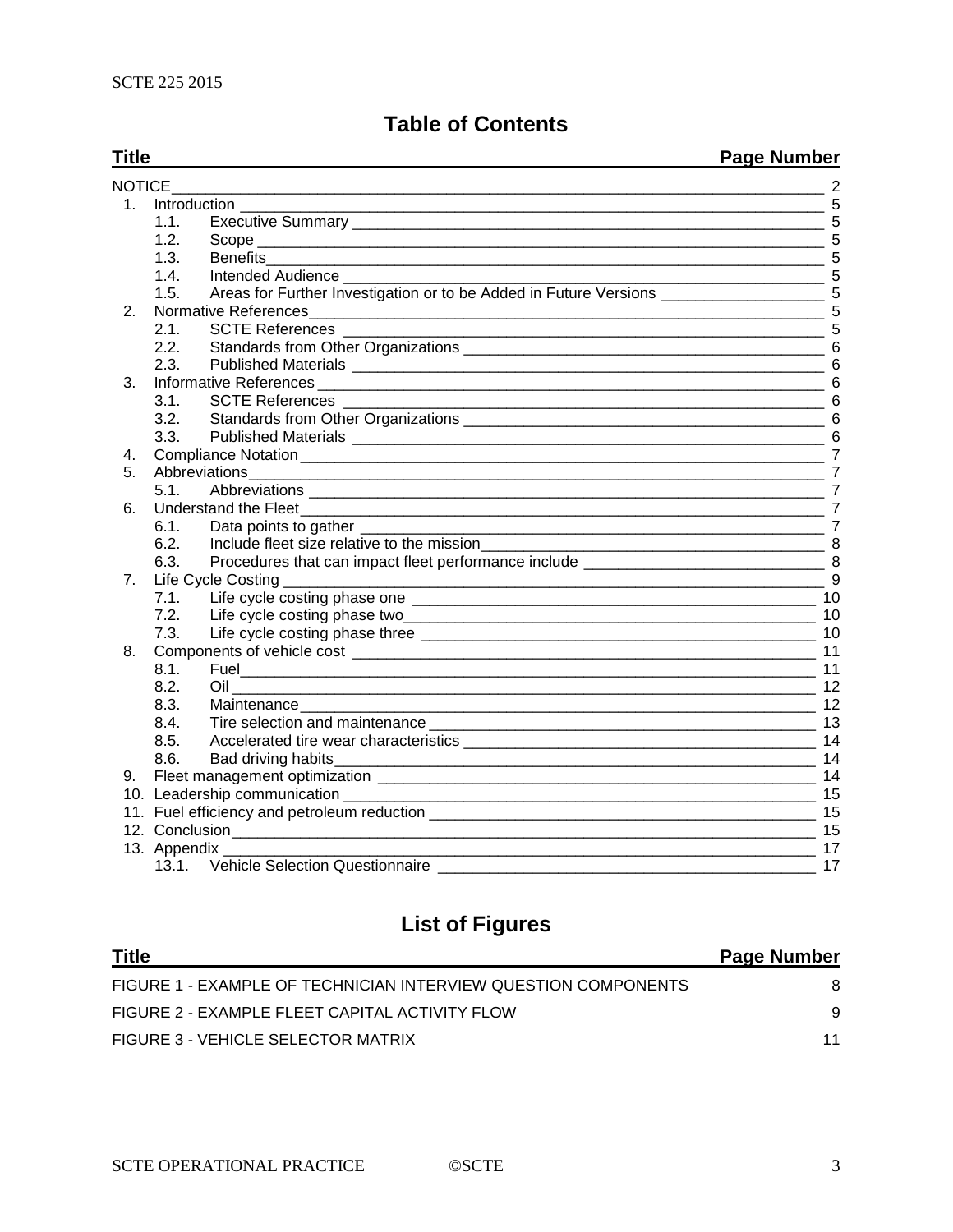# **List of Tables**

| <b>Title</b>                                                               | Page Number |
|----------------------------------------------------------------------------|-------------|
| TABLE 1 - FLEET TOOL: VEHICLE SELECTION WORKBOOK, VEHICLE SELECTION MATRIX |             |
| <b>WORKSHEET</b>                                                           |             |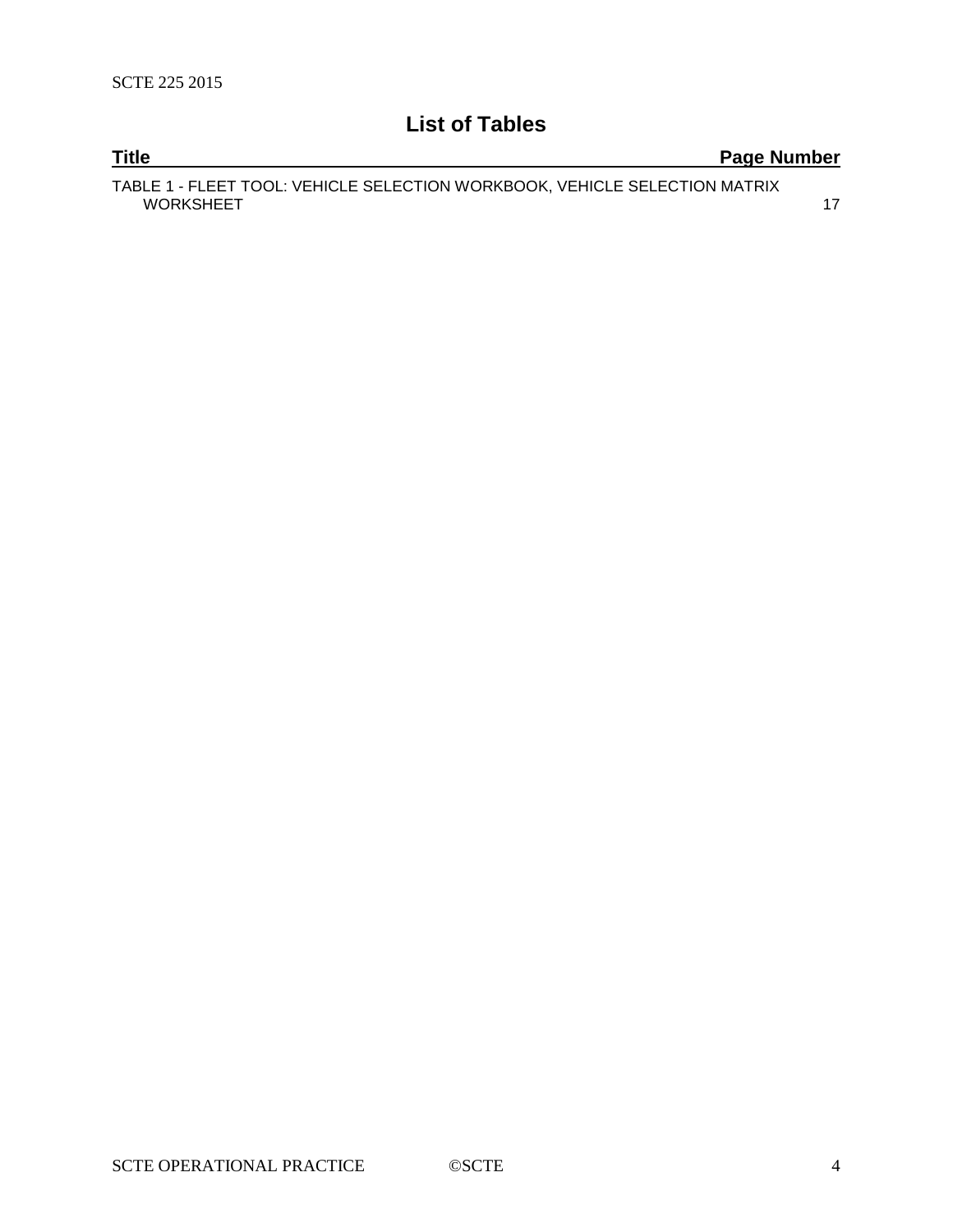# **1. Introduction**

#### **1.1. Executive Summary**

Cable operators run a distributed network covering thousands of miles connecting facilities to customers and facilities to facilities. This network requires maintenance, upgrades, installation and repairs. Also, new cable subscribers require visits to their site ensuring proper deployment of equipment and turn up of service. All of this is accomplished via a fleet of vehicles that if not managed optimally can impact both the company's bottom line as well as environment.

#### **1.2. Scope**

This operational practice will outline steps helping cable operators to:

- Optimize fleet reliability
- Minimize fleet operating and maintenance costs
- Minimize fleet unregulated and regulated emissions
- Help to properly outline questions to match the right vehicle for the right job

This practice applies to cable operator owned or leased fleet and does not include sub-contracted employee fleets.

#### **1.3. Benefits**

Cable operators' fleets represent a significant capitol and operational expense regarding budget management and with the proper attention financial and operational values can be optimized. With a growing customer concern for environmental care, the cable operator fleet is highly visible in the consumer's eyes. This operational practice helps to optimize financial and environmental impact through right size deployment, data, and maintenance.

#### **1.4. Intended Audience**

The following teams would benefit from adopting this operational practice: corporate management, fleet management, and vehicle operators respectively.

#### **1.5. Areas for Further Investigation or to be Added in Future Versions**

For future consideration, alternate fuel vehicles could be studied to present use cases for non-petroleum based vehicles.

# **2. Normative References**

The following documents contain provisions, which, through reference in this text, constitute provisions of this document. At the time of Subcommittee approval, the editions indicated were valid. All documents are subject to revision; and while parties to any agreement based on this document are encouraged to investigate the possibility of applying the most recent editions of the documents listed below, they are reminded that newer editions of those documents might not be compatible with the referenced version.

#### **2.1. SCTE References**

• No normative references are applicable.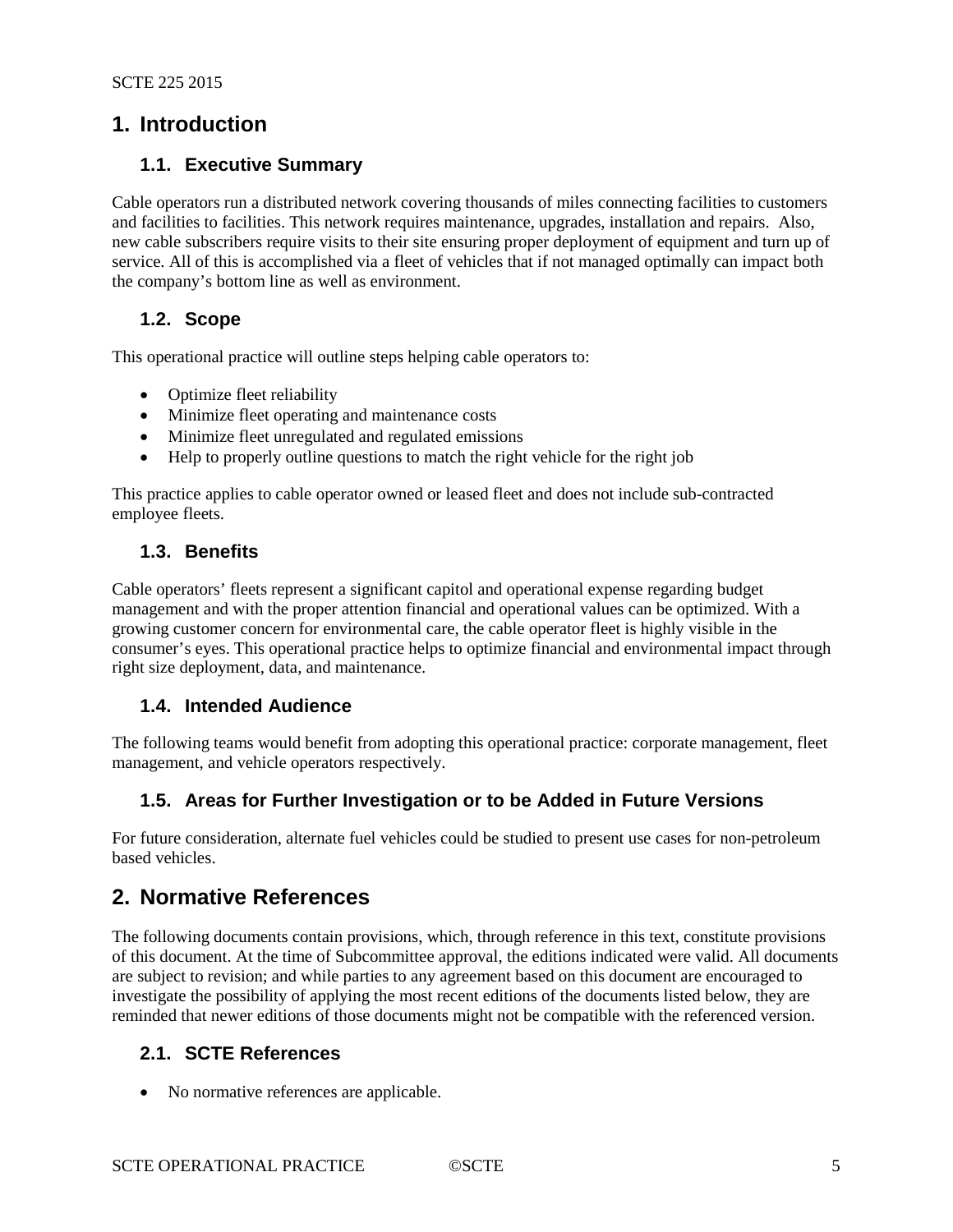### **2.2. Standards from Other Organizations**

• No normative references are applicable.

#### **2.3. Published Materials**

• No normative references are applicable.

## **3. Informative References**

The following documents might provide valuable information to the reader but are not required when complying with this document.

#### **3.1. SCTE References**

• No informative references are applicable.

### **3.2. Standards from Other Organizations**

- ANSI American National Standards Institute: **<http://www.ansi.org/>**
- DOT Department of Transportation: **<http://www.transportation.gov/>**
- EPA Fuel Economy Guide: **<http://www.fueleconomy.gov/>**
- NHTSA National Highway Traffic Safety Administration: **[www.nhtsa.gov/](http://www.nhtsa.gov/)**
- OSHA Occupational Safety and Health Administration: **<https://www.osha.gov/>**

#### **3.3. Published Materials**

• ASTM F1430/F1430M-15: Standard Test Method for Acoustic Emission Testing of Insulated and Non-Insulated Aerial Personnel Devices with Supplemental Load Handling Attachments <http://www.astm.org/Standards/F1430.htm>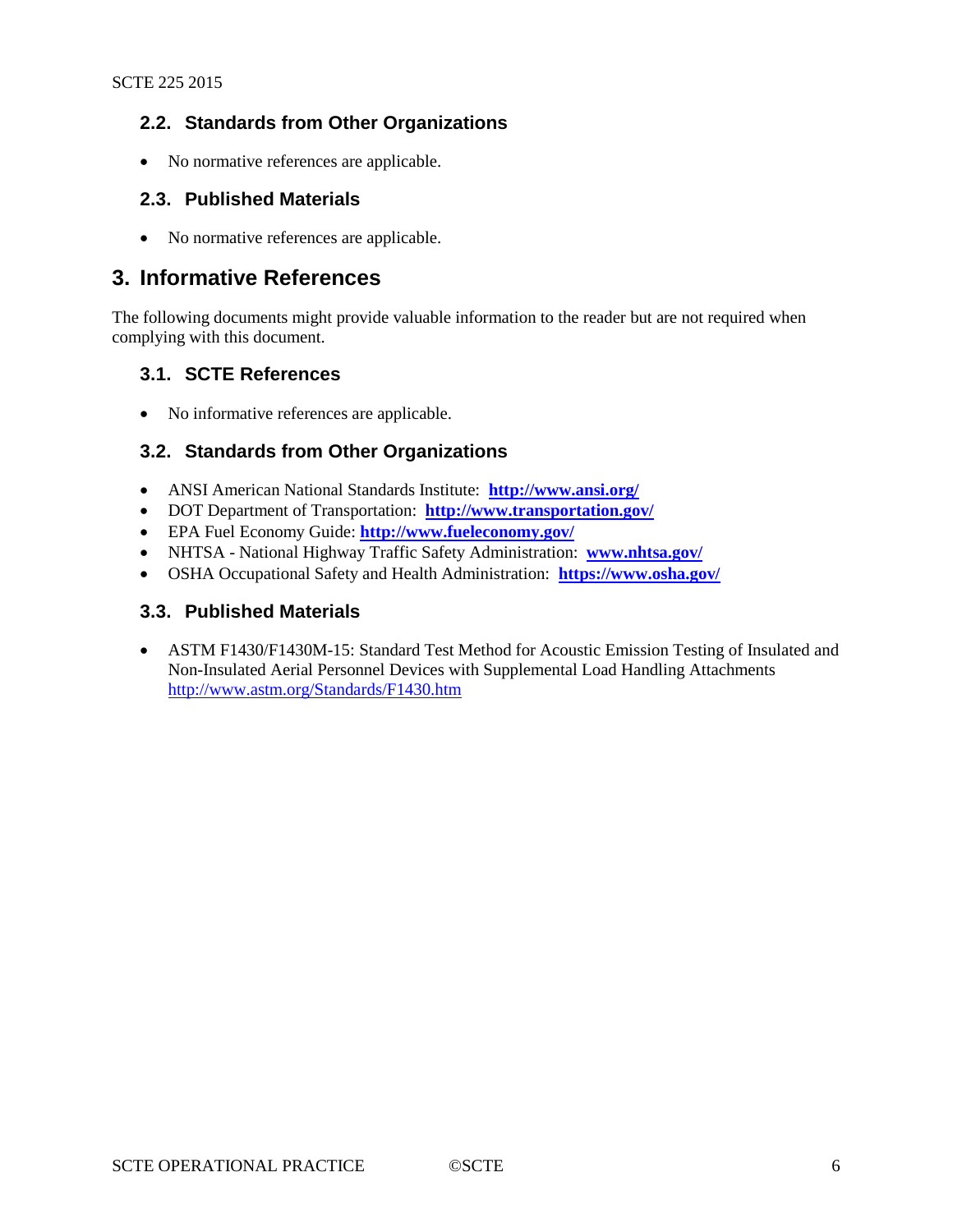# **4. Compliance Notation**

| shall      | This word or the adjective "required" means that the item is an        |
|------------|------------------------------------------------------------------------|
|            | absolute requirement of this document.                                 |
| shall not  | This phrase means that the item is an absolute prohibition of this     |
|            | document.                                                              |
| forbidden  | This word means the value specified shall never be used.               |
| should     | This word or the adjective "recommended" means that there may exist    |
|            | valid reasons in particular circumstances to ignore this item, but the |
|            | full implications should be understood and the case carefully weighted |
|            | before choosing a different course.                                    |
| should not | This phrase means that there may exist valid reasons in particular     |
|            | circumstances when the listed behavior is acceptable or even useful,   |
|            | but the full implications should be understood and the case carefully  |
|            | weighed before implementing any behavior described with this label.    |
|            | This word or the adjective "optional" means that this item is truly    |
| may        | optional. One vendor may choose to include the item because a          |
|            | particular marketplace requires it or because it enhances the product, |
|            | for example; another vendor may omit the same item.                    |
|            | Use is permissible for legacy purposes only. Deprecated features may   |
| deprecated | be removed from future versions of this document. Implementations      |
|            | should avoid use of deprecated features.                               |

# **5. Abbreviations**

### **5.1. Abbreviations**

| AVL        | automatic vehicle locator       |
|------------|---------------------------------|
| <b>GPS</b> | global positioning system       |
| <b>CSR</b> | customer service representative |
| <b>OBD</b> | on board diagnostics            |

# **6. Understand the Fleet**

Understanding the data associated with the cable operators fleet operations is a critical step in operational practice. The MSO *should* interview fleet managers, technical operations managers, technicians, dispatchers and customer care supervisors to understand what impacts a truck roll.

#### **6.1. Data points to gather**

- Miles driven per month per vehicle
- Age of vehicle
- Inventory of vehicle types
- Gallons of gasoline/diesel fuel consumed per month
- Dollars spent on fuel per month per vehicle
- Service intervals per vehicle
- Telemetry alerts: speeding, idling
- Maintenance cost history
- Load carried (weight)
- Equipment type carried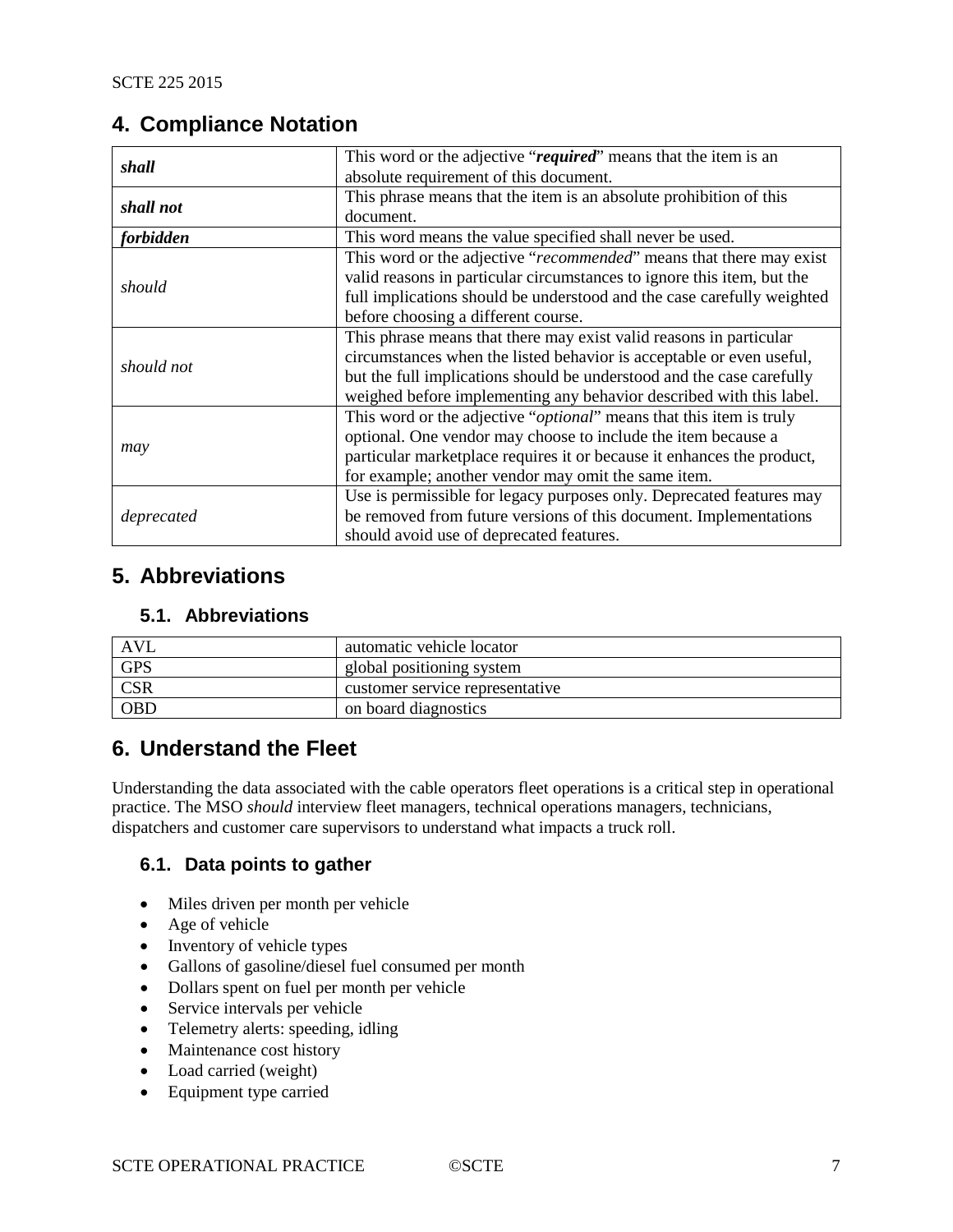| <b>Job Function</b><br>5 hrs./day in vehicle<br>٠<br>Vehicle used as a mobile office<br>Laptop stand, Bluetooth and tablets used 50%<br>of the time<br>Escalation response and infield tech support<br>٠<br>Delivering CPE and other equipment<br>٠<br>QA/QC<br>۰<br>100% home-garaged<br>٠<br>Carry CPE about 17 days/month<br>٠<br>Responsible for about 12 technicians<br>۰ |                           | <b>Load Carried</b><br>Typically carries one CPE tote but varies from region<br>and with job requirements<br>Wire and cable spools/reels<br>$\sqrt{}$ RG11 - 63%<br>$\sqrt{ }$ RG6 - 85% |                                                                                                       |
|--------------------------------------------------------------------------------------------------------------------------------------------------------------------------------------------------------------------------------------------------------------------------------------------------------------------------------------------------------------------------------|---------------------------|------------------------------------------------------------------------------------------------------------------------------------------------------------------------------------------|-------------------------------------------------------------------------------------------------------|
| <b>Miles Driven</b><br>Average 100 mile/day (60 urban and 40 suburban)<br>٠                                                                                                                                                                                                                                                                                                    |                           | <b>Equipment Carried</b><br>Glow rods, layup sticks and shovel<br>5-7 safety cones<br>Ladders carried:                                                                                   |                                                                                                       |
|                                                                                                                                                                                                                                                                                                                                                                                | <b>Total Miles Driven</b> | % Drivers                                                                                                                                                                                | $\checkmark$ Step - 40%<br>$\sqrt{10}$ ft. - 20%                                                      |
|                                                                                                                                                                                                                                                                                                                                                                                | 50-100                    | 55%                                                                                                                                                                                      | $\sqrt{28}$ ft - 55%                                                                                  |
|                                                                                                                                                                                                                                                                                                                                                                                | 100-150                   | 24%                                                                                                                                                                                      | $\checkmark$ Do not use a ladder - 29%<br>Fire extinguisher, safety vest, hard hat, traffic triangles |
|                                                                                                                                                                                                                                                                                                                                                                                |                           |                                                                                                                                                                                          |                                                                                                       |
|                                                                                                                                                                                                                                                                                                                                                                                | $0 - 50$                  | 21%                                                                                                                                                                                      | and flags<br>Do not haul trailer or generators                                                        |

 $\checkmark$  = Higher Priority Vehicle Identifier

#### **Figure 1 - Example of Technician Interview Question Components**

Do not underestimate the value of the time spent with the invested team members responsible for truck rolls. Having a good understanding of what impacts truck rolls and being able to address especially repeat truck rolls is critical to overall fleet efficiency optimization. A cable operator fleet metric to help identify efficiency would be the fuel consumed per revenue generating unit (RGU).

#### **6.2. Include fleet size relative to the mission**

Define the right fleet to homes passed ratio to ensure optimal route coverage. Having too many vehicles places unnecessary overhead while too few vehicles can lead to reputation damage with lack of responsiveness and delays in service availability.

#### **6.3. Procedures that can impact fleet performance include**

- Outage monitoring understanding dependencies of root cause of outage to prevent truck rolls where restoration is not yet possible
- Trouble call pre-call cancelation policies ensure the customer will be present when visit is confirmed (ensure the root cause of trouble is still present)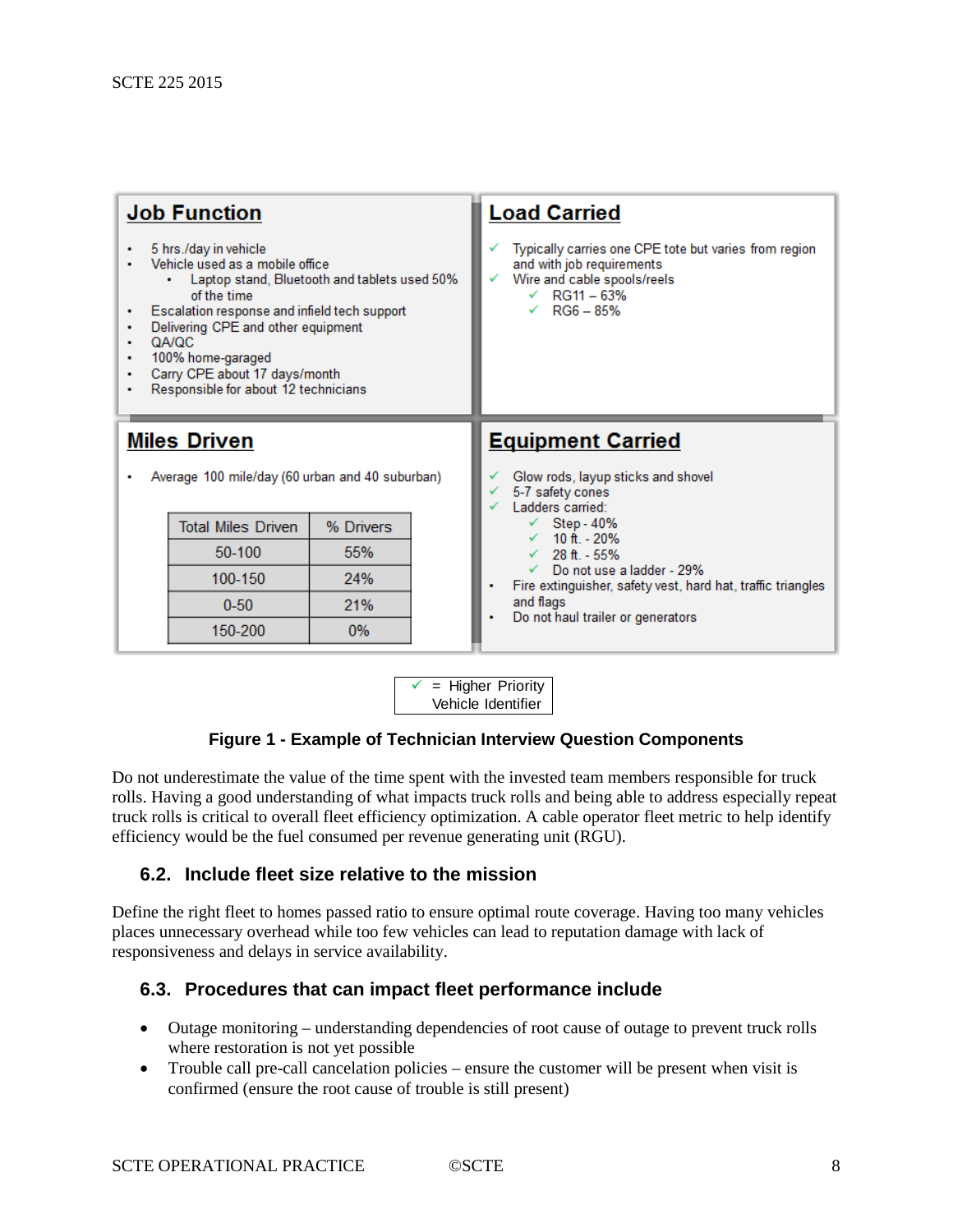- Customer self-help tools consideration of self-installation kits and internet troubleshooting based
- Quality control procedures for technicians ensure signal at the home when performing a repair is optimal to prevent future truck rolls
- Training and reviews

# **7. Life Cycle Costing**

Life-cycle costing is the method that Fleet Managers use to look into the future to project actual fleet costs throughout the life of the vehicles under consideration. The first step in performing such an analysis is to determine its primary objectives; for example:

- To improve accuracy in analyzing total, projected costs of alternative vehicles, including new vehicle models, for the anticipated life of the vehicles;
- To obtain substantiated objectivity in vehicle selection decisions.



#### **Figure 2 - Example Fleet Capital Activity Flow**

In addition, many fleet managers use life-cycle costing as an alternate costing flow approach:

• To estimate the operating costs of the vehicle over the life of the vehicle in the fleet.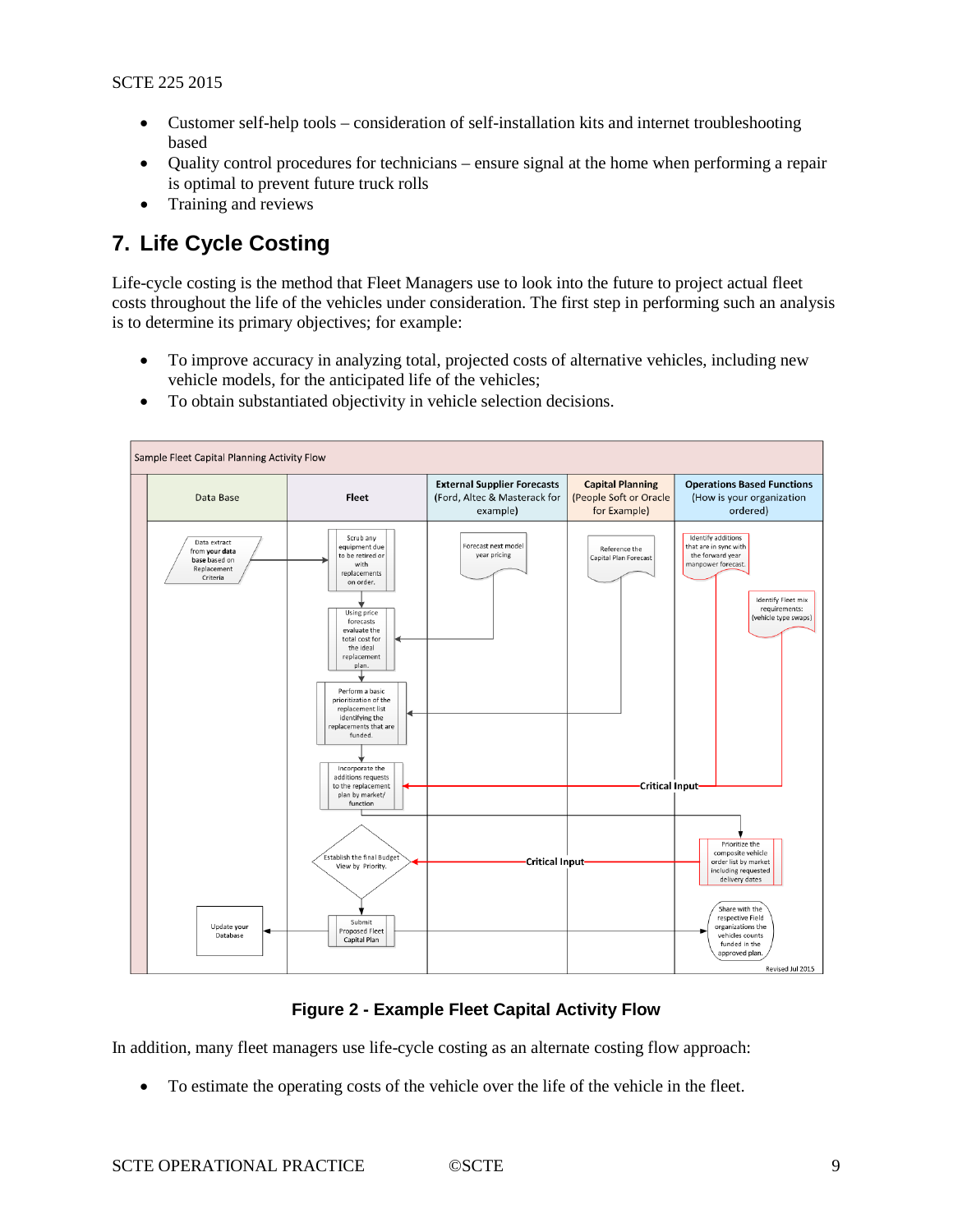• Fleet life-cycle costing typically divides into three phases (several commercially available models are available to create a locally applicable version of a life cycle cost model):

#### **7.1. Life cycle costing phase one**

Gather information about the vehicles targeted for comparison. A comparable analysis of vehicle costs *should* include:

- Dealer invoice
- Depreciation
- Maintenance (including oil)
- Tires
- Fuel
- License and registration fees (and any taxes, if applicable)
- Finance costs (if applicable)
- Insurance (as applicable)
- Parking (if applicable)
- Storage (if applicable)

Although most fleets share several common cost elements, Fleet Managers *should* prioritize or adjust the cost elements based on their fleet's individual circumstances.

### **7.2. Life cycle costing phase two**

Develop, acquire, or contract for a software/database system model to use for the costing. The model *should* incorporate elements of the usage profile. The parameters are set within each category of vehicle to be tested and include:

- Location
- Territory descriptions
- Mileage
- Fuel grade and price
- Retention cycle

#### **7.3. Life cycle costing phase three**

After gathering cost data on each selected vehicle and developing an analytical model based on individual fleet circumstances, compare the results. During this phase:

- Analyze all relevant costs for each vehicle
- Rank vehicles according to projected life-cycle costs
- Establish potential savings for the life-cycle of each vehicle

This comparison *should* identify which vehicles ultimately will cost the organization the least amount – not just in terms of capital investment, but also in operating costs.

Life-cycle costing helps fleet managers identify when operating costs exceed replacement costs and is, therefore, a valuable tool for budget formulation and budget monitoring, as well as operating efficiently throughout the year.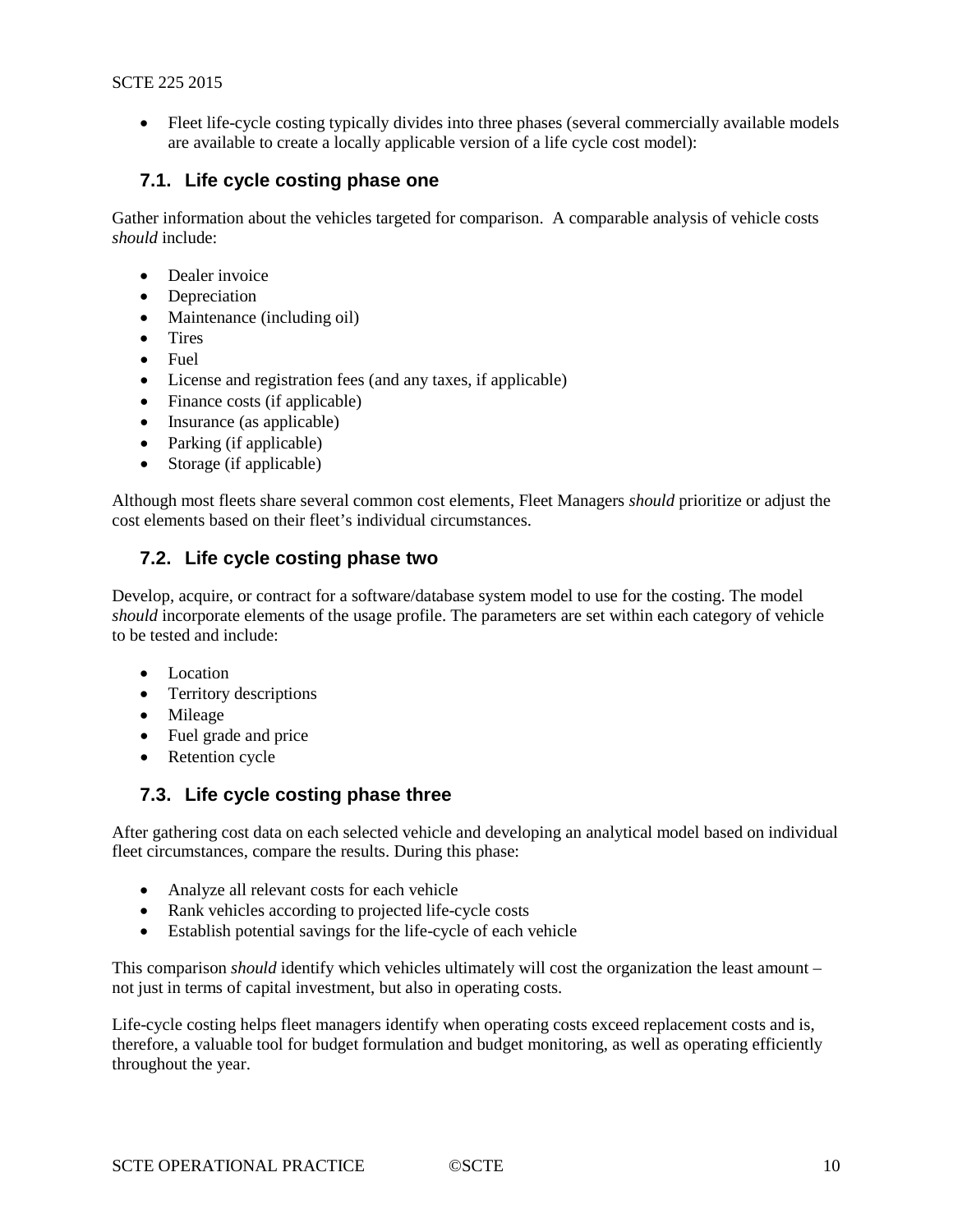For new vehicles, life-cycle costing helps to identify the true cost of ownership for lease/purchase decisions.

# **8. Components of vehicle cost**

To manage vehicle costs effectively, a fleet manager and vehicle operator must first understand costs and the factors that they can influence to control them. Like production costs, the costs of providing a motor vehicle may be classified as variable or fixed, depending upon how the costs vary as a result of the miles accumulated. The operating costs of a vehicle relate directly to each mile driven. Thus, fuel, oil, maintenance, and tires represent variable or operating-cost categories.

Fixed costs relate more to the passage of time than to miles driven; that is, they remain substantially set over a given period of time, even when the miles driven change. Thus, registration, taxes, depreciation, insurance (or self-insured reserve), and lease payment (which includes depreciation) or finance expense represent fixed-cost categories.

Capturing costs enables a fleet manager to benchmark with other organizations. For purposes of this section of the operational practice, we will focus on an overview of operating costs.

#### **8.1. Fuel**

As you might expect, the cost of fuel remains the largest operating expense. For cable operator fleets, petroleum reduction requirements and regulations regarding acquisition of alternative fuel vehicles add complexity to tracking fuel usage and controlling costs. Central to controlling fuel costs is selecting the most fuel-efficient vehicles possible, given the fleet mission and unit usage. To help facilitate the selection process note Figure 3 and please utilize the worksheet in appendix A.



#### **Figure 3 - Vehicle Selector Matrix**

Purpose is to align the Tech and Line Manager and Supervisor with the proper vehicle based on job function, in conjunction with up-fitting the appropriate new vehicles with an alternative green solution.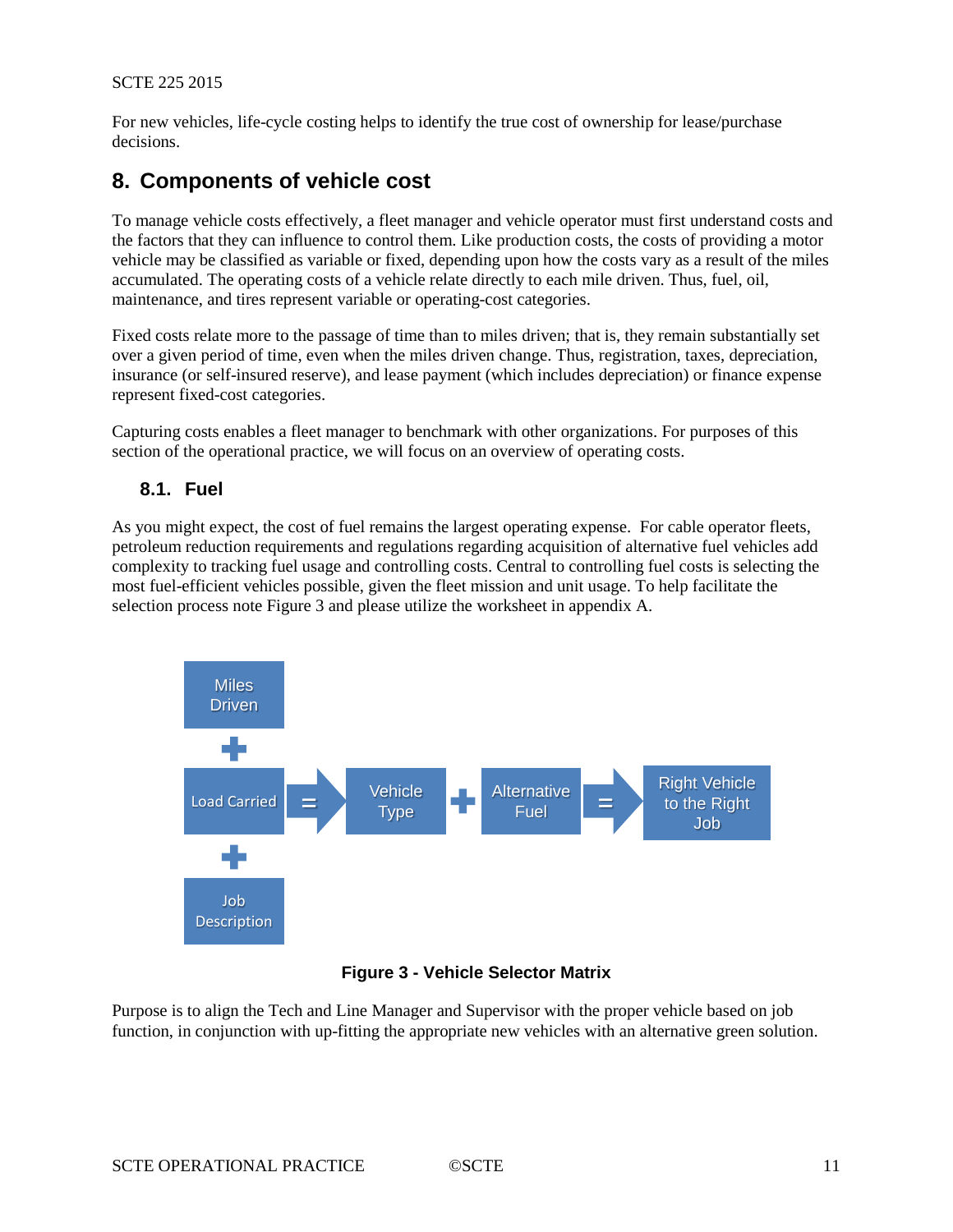Fuel conservation efforts, however, must go beyond acquisition of fuel-efficient vehicles. For example, fleet managers should maintain individual-vehicle fuel-consumption records and generate exception reports to assist in identifying excessive usage. One means of improving fleet fuel economy is through ongoing driver training to heighten energy-conservation awareness. Major elements to consider in such a program include:

- Fuel efficient driving techniques training;
- Trip planning:
- Vehicle maintenance:
- Promotional campaigns; and
- Participation in State and local energy conservation efforts.

Often, training funds are scarce and competitively divided within each organization; therefore, the fleet manager must be creative in his or her approach to succeed. For example, the fleet manager can look to the person responsible for "Energy Management" within the organization and combine the training requirement into this fund source. The fleet manager can also partner sustainability management teams to raise awareness.

### **8.2. Oil**

Engine friction is a fact of life. Consequently, the effort to improve engine efficiency through the reduction of friction is an ongoing concern. Frequency of changing oil, oil quality, and type of oil affect the efficient operation of an engine and represent the primary means of controlling this cost area.

Changing engine oil regularly improves fuel efficiency and helps to keep engine parts in optimum operating condition. On the other hand, changing oil too frequently is a waste of this precious natural resource, adds unnecessary cost, and imposes an unreasonable burden of inconvenience upon the driver. An auto manufacturer's oil-change schedule *should* be viewed as the ideal guideline. Territory and driving habits ultimately influence the oil-change timing. Fleet managers and drivers *should* know whether their fleet vehicles operate under severe driving conditions, which are typically defined as:

- Trips that are less than 20 miles long.
- Driving in dusty or sandy conditions.
- Short trips in cold weather where the engine never warms up.
- Idling for extended period of time.
- Towing or pulling trailers.

Short trips do not allow the engine to heat sufficiently to remove condensation, which aids the formation of sludge and acid. Under these severe driving conditions, changing the oil according to recommended OEM specifications for oil service intervals assures far greater engine efficiency.

Failure to change oil at or before a manufacturer's specified timetable can also void a warranty. This cannot be overemphasized, and adherence is essential to avoid expending unbudgeted funds to pay the unplanned repair costs of a component. In this era of self-service fueling, fleet managers must insist that drivers assigned a vehicle maintain a full level of crankcase oil and adhere to the oil-change policy.

#### **8.3. Maintenance**

A sound preventive maintenance program is essential to minimizing total fleet expenditures. Obviously, vehicles *should* be properly maintained, and through the development and enforcement of policies and procedures, fleet managers can come to grip with controlling maintenance expenses.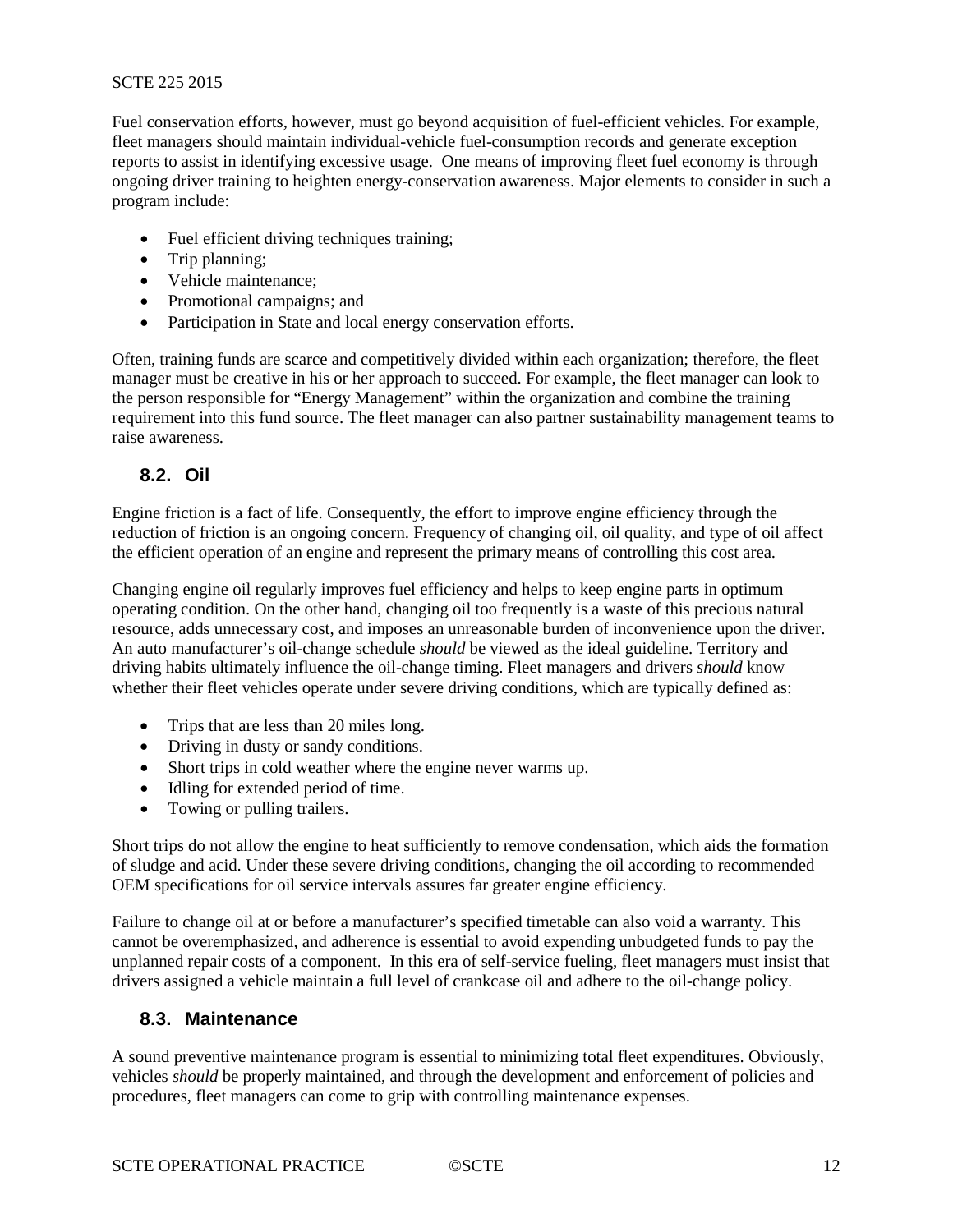A number of results of a poor maintenance program can negatively affect both the fleet and fleet-cost performance:

- Increased downtime
- Increased probability of unsafe vehicles
- Reduced resale value for vehicles at disposal time

Conversely, a number of the results of a sound maintenance program positively affect both the fleet and fleet-cost performance:

- Reduced operational costs
- Reduced frequency of accidents
- Reduced insurance costs
- Reduced downtime
- Increased probability of fulfilling mission and work assignments
- Optimum resale value for vehicles at disposal time

#### **8.4. Tire selection and maintenance**

Safety *should* be the number one approach to tire selection, maintenance and operation.

In general, low frequency of maintenance, increased tread-wear life, improved fuel economy, and enhanced ride characterize today's tires. Road adhesion, comfort ride characteristics, operating conditions, geography and tire performance characteristics dictated by the job will impact overall life expectancy of the selected tires.

Fleet operators *should* be cautious when looking at filling tires with anything other than the common gas station air filling stations. Elements such as nitrogen may on the surface appear to add performance enhancements, for a fleet operator, non-traditional air will complicate the maintenance of the tire.

It is important to match the tire rating with the normal operating load that the tire is mounted on. Please refer to the OEM specification.

Today's radial tires even help control fuel costs. Their stiff tread results in low rolling resistance, which reduces engine work. As a rule of thumb, rolling resistance has a 5 to 1 ratio with fuel economy; thus, a 25% improvement in rolling resistance results in a 5% fuel savings. Please note, refer to the specific OEM notices regarding rolling resistance and safety specifications.

The same tread stiffness enables a larger "footprint" on the road, which increases contact area and thereby improves handling and braking capabilities. The increased contact area is responsible to a significant degree for the excellent performance of radials on wet and snow-covered pavement.

The chief causes of early tire failures and increased tire expenses are:

- Incorrect tire pressure
- Improper alignment
- Wheels out of balance
- Bad driving habits
- Overloading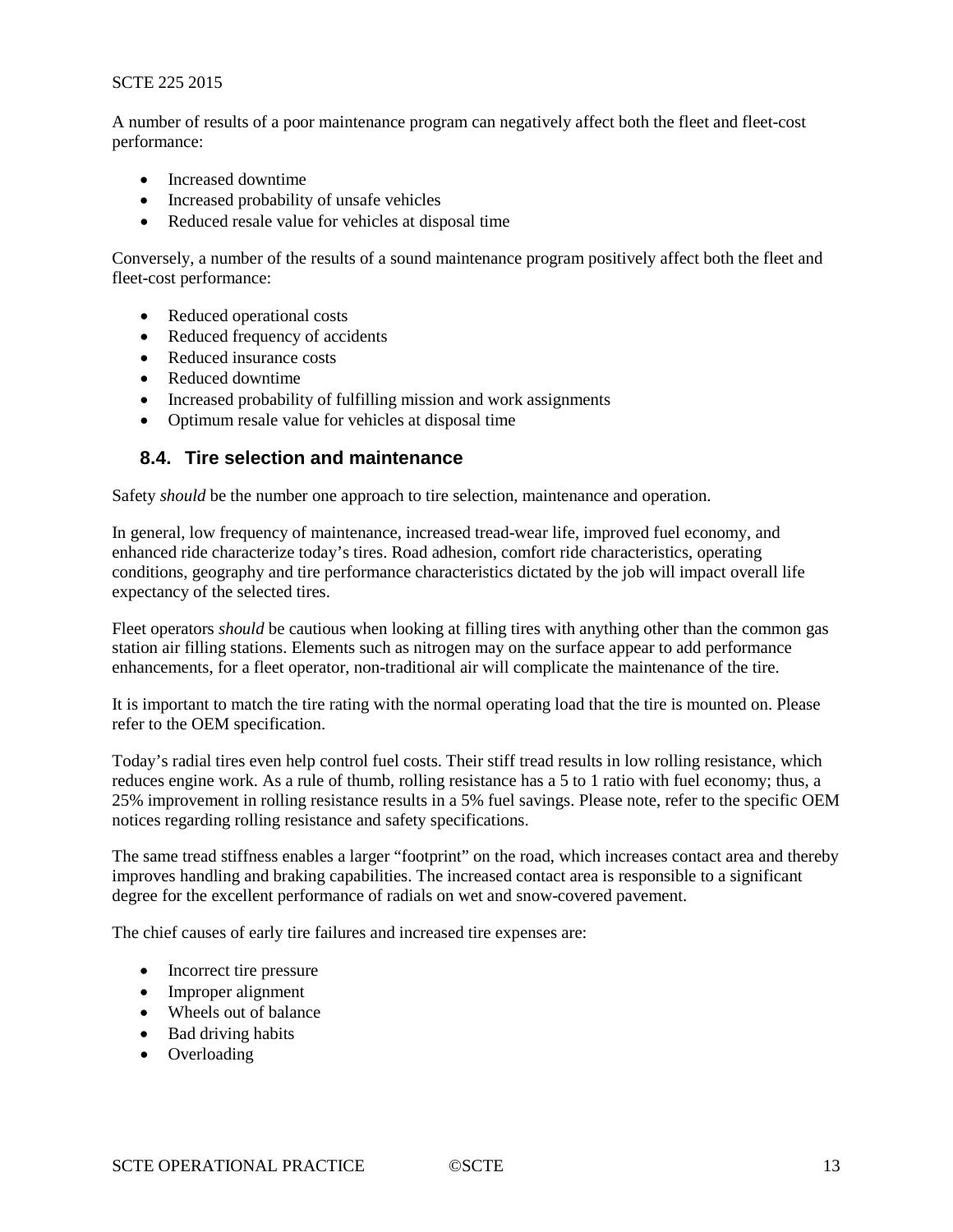Under-inflated tires tend to wear along the sides, while over-inflated tires wear out down the middle. Drivers *should* maintain tire pressure at the vehicle manufacturer's specifications. A sticker indicating the proper pressure for a particular vehicle is usually mounted on the driver's door post or on the glove compartment door. The pressure limits embossed on the tire sidewall indicate the strength of the tire. Under-inflation leads to:

- Shortened tire life
- Reduced fuel economy
- Uneven tread wear
- Reduced handling performance
- Reduced braking performance

Over-inflation causes:

- Uneven tread wear
- Premature failure of the tire elements

#### **8.5. Accelerated tire wear characteristics**

To prevent accelerated tire wear, proper inflation (pressure to OEM specification) proper wheel alignment, wheel out of balance (indexing on truck tires) are all significant contributors to premature tire wear. Addressing and correcting inconsistencies with the three mentioned common issues will optimize tire life and can result in improved fuel efficiency.

#### **8.6. Bad driving habits**

Bad driving habits are a major cause of a multitude of problems concerning a vehicle's condition. For example, collisions with curbs, high-speed take-offs and fast cornering and last-minute braking contribute to rapid tire wear and lower fuel efficiency.

# **9. Fleet management optimization**

**Optimize Procedures**: Align and standardize process and procedures with the OEM guidelines and recommendations. Do not underestimate the impact of geography when managing the fleet. Be cautious of accepting maintenance recommendations unsupported by OEM provided data.

**Incentives and Training:** Define, develop and deliver incentives based on training to motivate the teams to perform to expected targets set by senior stakeholders. The culture of performance is important to success.

**Implement Technology:** Telematics technology and global positioning systems (GPS), are tools that helps to create the opportunity for more effective routing and managing technician performance. Technical operations managers *should* both be able to transparently leverage the location and route activity to include:

- Time of arrival to a job compared to time that the job was actually started (tech status).
- Time of completion of the job compared to the time the vehicle started moving to the next job.
- Safety management hard starts, hard stops and speed management *should* be examined. Real time feedback has proven to aid in driver performance improvements.
- Route adherence optimizing route management so that the right technician is dispatched at the right time for the right job.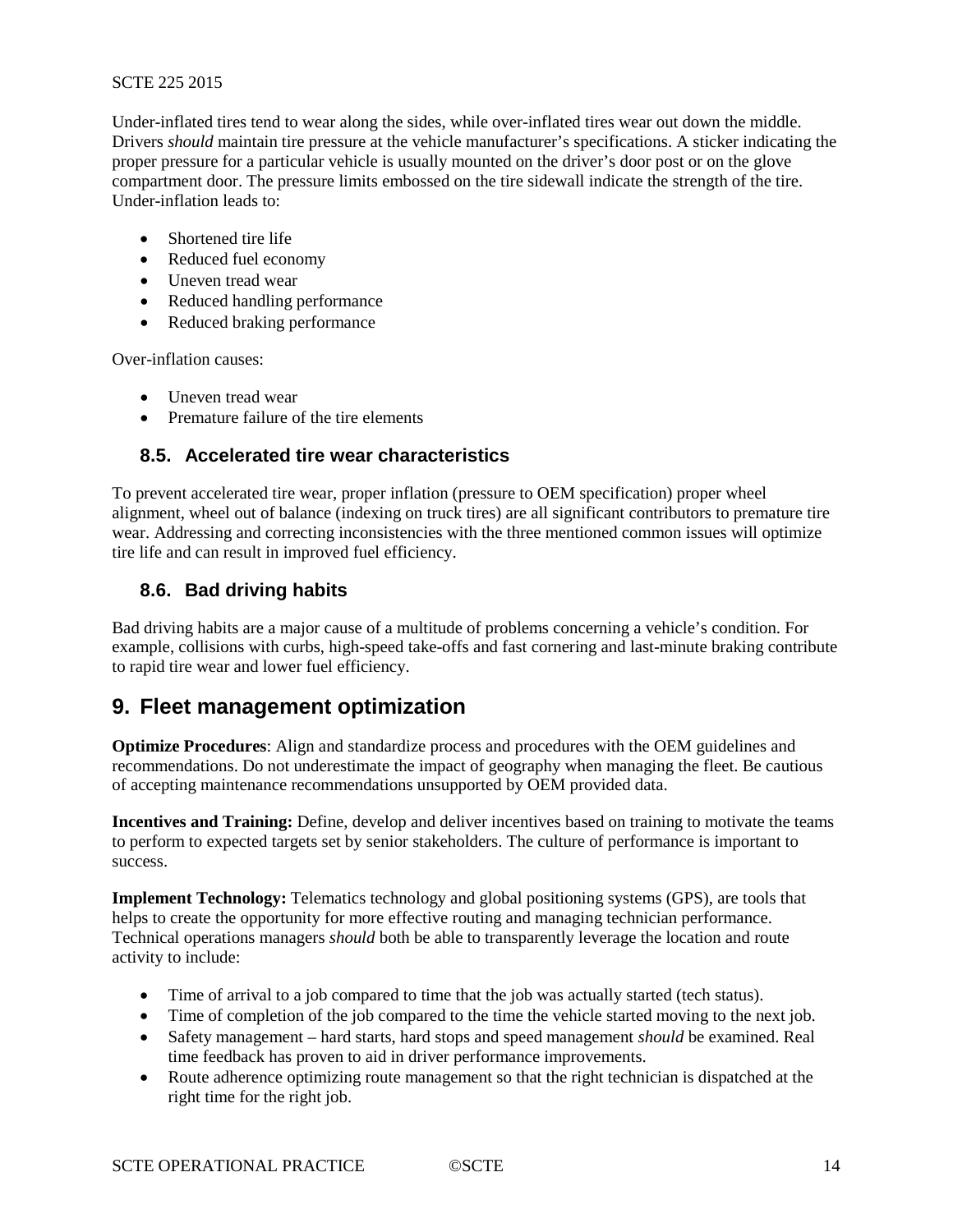• Diagnostic errors on vehicles possessing the On Board Diagnostic OBD 2 port system, can be reviewed to assess if vehicle maintenance is being handled in a timely fashion that aid in evaluating items like low battery voltage or OBD errors.

# **10. Leadership communication**

Communication is critical to success. Integrating the respective stakeholder's key requirements will have the effect of optimizing fleet asset in the execution of the broader business plan. Key stakeholders would include: technical operations management, fleet management, and drivers themselves. Human behavior plays a significant role in impacting fleet optimization and this communication plan will directly affect optimization of fleet.

# **11. Fuel efficiency and petroleum reduction**

Direct impacts on fuel efficiency include the following:

- **Route Optimization:** Fuel efficiency supporting fleet optimization begins with a holistic approach to fleet management. Obtaining clear insight into the entire fleet route optimization ensures the customers get the closest technician to the job at hand and provides management with the opportunity to optimize staffing.
- **Vehicle Right Sizing and Loading:** Overall fleet fuel efficiency will depend on selecting the right vehicle for the job as ensuring the right mix of space and weight capacity for the mission at hand. For example, rural technicians will have a larger demand on carrying quantity of parts to optimize fuel consumed and reduce unnecessary stops at a supply house. In the same light, larger cities could warrant lighter, smaller vehicles due to proximity of areas serviced in conjunction with the supply houses.
- **Idle Time Management:** Develop reports, scorecards from GPS, and incentives to track goals and improve vehicle idle time.
- **Preventative/Predictive Maintenance:** Define, adopt and educate technicians on companywide preventative maintenance programs based on manufacturer specifications. Predictive maintenance and the anticipation of failure prior to the actual breakdown *should* drive operations to the most effective operating conditions. Ensuring proper maintenance *should* align with management directive to prevent in service failure of the vehicle.
- **Direct Petroleum Reduction:** Sensitive to leading edge technological advancement in powertrain and fuel combinations, with the ultimate goal of reducing the energy investment required to deliver the optimum gallons per homes passed.

# **12. Conclusion**

In many regions of the world, older, high-emitting vehicles account for a small percentage of the overall vehicle fleet but a disproportionately large share of total emissions. These vehicles may be responsible for more than 50% of particulate matter and black carbon emissions by 2020.

Cable Operator Fleet Maintenance Operational Practice is focused on Energy 2020, when establishing these operational practices. By developing sound practical metrics along with establishing policies and procedures for fleets, it becomes apparent and essential to maintain our leading edge competiveness.

The practices outlined create a proactive approach by seeking to reduce our fleet operating expense budgets and also reduces our emissions through improved performance. Implementing a vehicle replacement program to entirely replace older and gross emitting vehicles with newer, more efficient, and environmentally friendly vehicles will contribute to operating savings and enhanced MSO image in the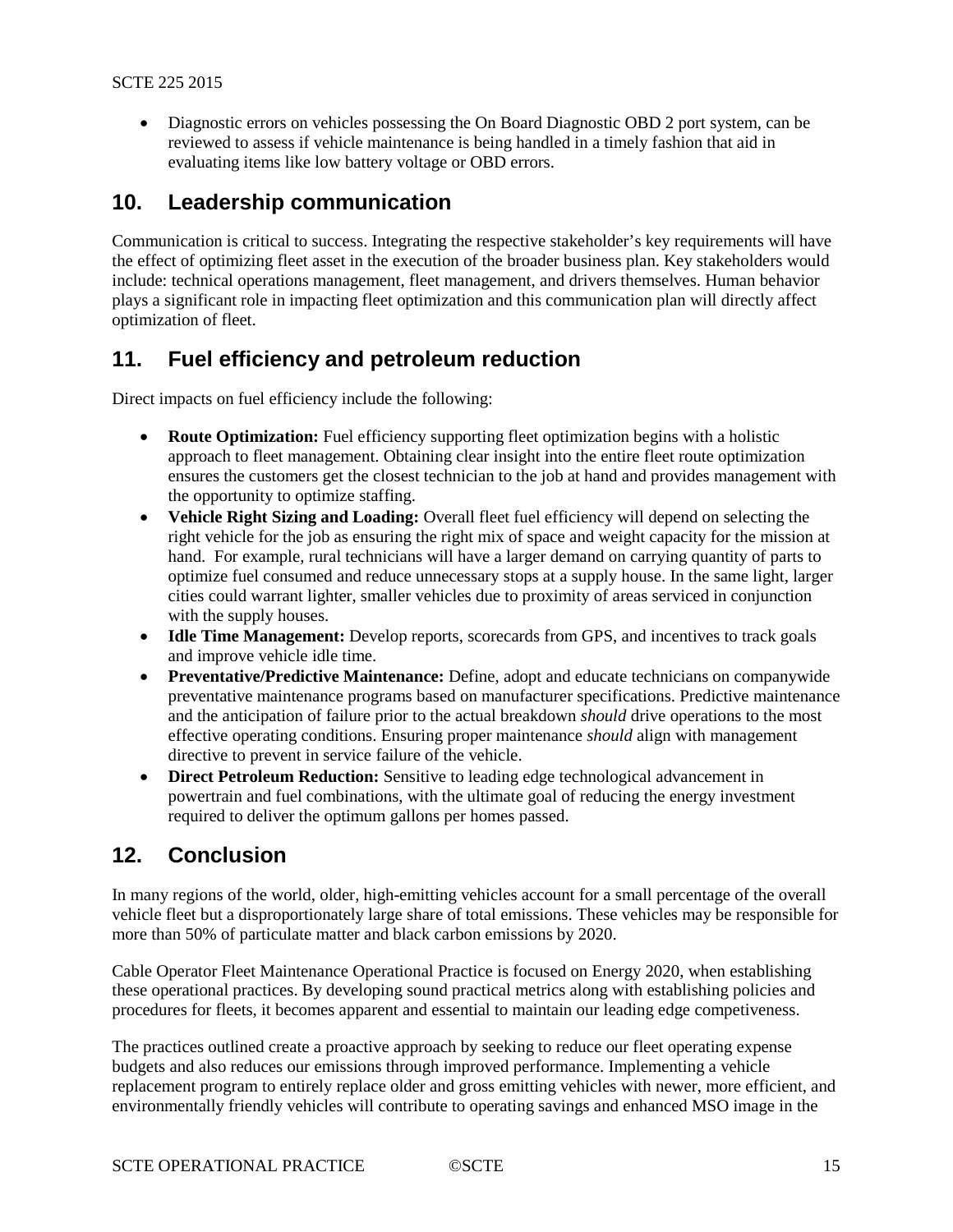communities we serve. The new vehicle selection *should* be determined by the Right Job/Right Vehicle Strategy with the alternative fuel overlay to ensure your newer, more efficient fleet meets your business needs as well as being environmentally friendly.

We all must continually strive to improve efficiency and performance with our fleets. In the past 30 plus years, each MSO has been relentless in the pursuit of innovation and engineering precision. This same passion and attitude must continue so each MSO can hire and train only the best certified fleet managers, to continually drive cost out and maximize the bottom line.